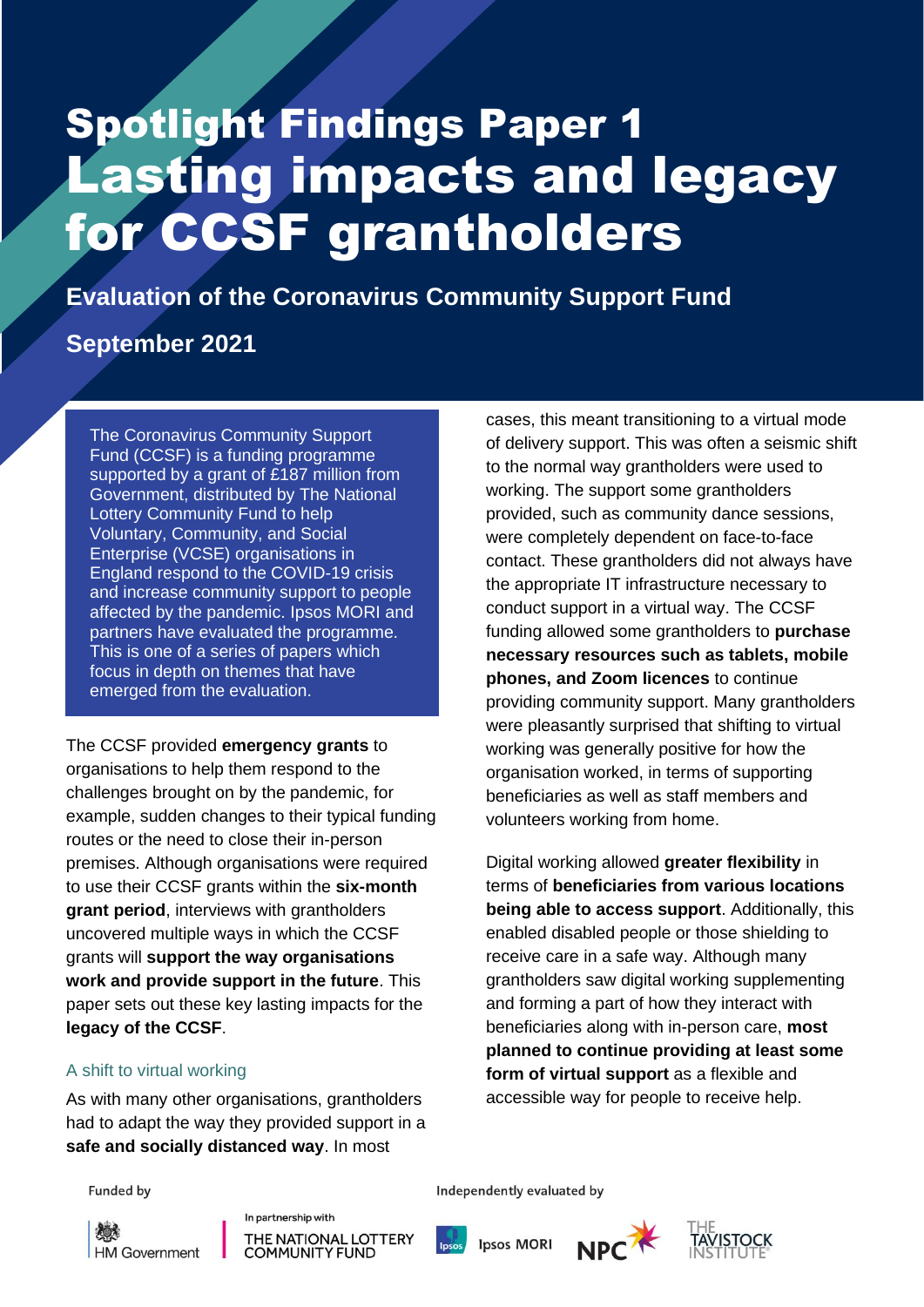We found this [moving things online] with some of our other services, being online actually helped some people who would otherwise have had difficulty getting physically to a place. That is very interesting really and so we will be continuing in some of our other services, some of the online work.

## **Grantholder**

Many grantholders also saw the benefits to their organisation of **virtual working**. The equipment purchased by some grantholders using the grant meant staff and volunteers can **continue working from home**, introducing **more flexible working practices** that support their staff members' needs as well. In general, grantholders were supportive of keeping a **hybrid working structure** to better enable their staff to manage their workload more flexibly. For example, administrative tasks could be done remotely with the equipment such as laptops or tablets. This flexibility was seen as **supporting staff morale**, as some grantholders noted that some staff prefer the option to work from home to save time and expenses spent commuting.

I don't think anybody will be in the building 5 days a week ever again, really. I think there's a real value in, at least, doing 1 if not 2 days a week, just around actually not getting sucked into all the other things. People are more productive when they work from home. I don't think it's necessarily good for their mental health, but actually, it's given us that insight into, actually, if somebody needs to do the case notes update, that makes total sense to do it from home, because you don't get disturbed.



### Effective change management

Grantholders had to adapt and think flexibly to continue to support their beneficiaries during the pandemic, and many **reflected with pride upon their resilience to manage and continue** 

**providing support**. Grantholders described shifting into 'survival' mode, where their focus was on ensuring that their community had the support they needed and that no one was overlooked. This included using the CCSF funding to put procedures in place that the pandemic catalysed through the need to work online, for example, **digital case management systems and referrals systems**.



Now we've got this case management system, it will continue. Now we've got this in place, we don't have to rely on paper files anymore. Everything is so much more secure. As I was saying before, we're GDPR compliant, we've got a resilient system. Whatever happens, if there are future lockdowns, whatever might happen in the future and we have to revert to this.



Grantholders highlighted the benefits of **shifting bureaucratic processes onto cloud systems,** which can be **accessed anywhere** online. Although there were often plans to move in this direction this, the **pandemic accelerated this shift**, and grantholders now look back thankful that these systems are now in place.

On a more personal note, many grantholders reported **heightened confidence amongst staff and volunteers** because they had overcome many challenges presented during the pandemic and provide support to communities during unprecedented upheaval. Many did not just survive, **they 'thrived'** with the help of the CCSF grant.

### Established partnerships

Grantholders explained that, prior to the pandemic, beneficiaries typically approached them for support about a specific need that their organisation specialised in (e.g. childcare). Conversely during the pandemic, grantholders described how this had caused other needs to surface for their beneficiaries, such as needing assistance with accessing food and medicines.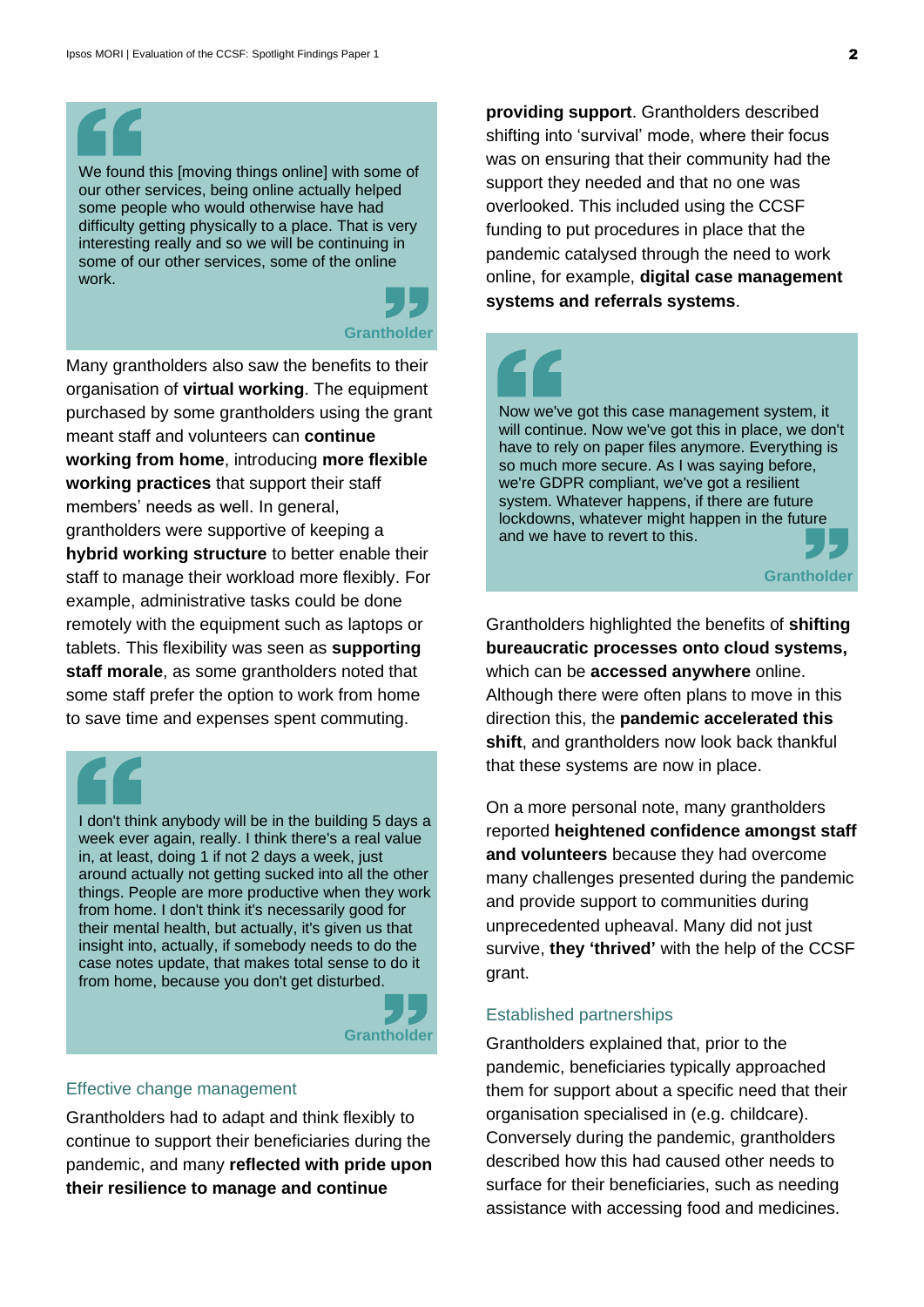In response, many grantholders no longer operated within the confines of their organisation's core activities and services. The goal was to help people through the crisis, and some **grantholders diversified to provide support in more ways than before**. To do so, some grantholders sought opportunities to partner with other organisations so that **together they could adequately support the needs** of their communities, for example by offering extra services or meeting increased demand.

The forming of **multilateral relationships with other charities** was a natural step for many grantholders to **reach more beneficiaries** and **share resources efficiently**. Grantholders described these relationships as successful too and expressed their desire to continue to collaborate with their partners in the future. **New projects and cooperatives have been planned**, which will continue to support communities as they navigate the continually changing circumstances.



The partnership we forged during the 12 months will allow us to embark on all sorts of ventures with them because we're at a stage now where we're so much closer to the families of young people who use their organisation.



A common legacy of the CCSF funding was **grantholders' profiles being heightened**. Smaller charities described themselves as having a relatively small and local reach, but by remaining open and supporting people during the pandemic as a result of the CCSF funding, they **became more visible to other local organisations**. For example, grantholders credited the funding for enabling their work to be noticed by their **local councils, health workers, private businesses (e.g. supermarkets) and other charities**. Some grantholders of small charities felt the funding helped them **demonstrate their value, which could** 

**increase their reach in the future**. For example, one grantholder described how their local council asked for a full description of their work to distribute across all their departments after they had worked together as part of the CCSF grant project.

### **Case Study Example:**

Happy at Home is a project of Churches Together South Tyneside, a Charitable Incorporated Organisation that supports older people. Through regular face-to-face contact, via in-home visits and community hubs, Happy at Home aims to reduce social isolation, increase engagement in positive activities, and improve the mental and physical health of those they support.

The CCSF grant enabled Happy at Home to recruit two additional part-time staff members, allowing it to respond to an increase in demand for its services. The additional staff enabled Happy at Home to trial an alternative approach to the management of referrals and volunteers, which was successful and a key legacy of the grant for the organisation.

In enabling Happy at Home to continue to operate the CCSF grant also raised awareness of the organisation in South Tyneside. A number of partner organisations were forced to close as a result of the pandemic, meaning Happy at Home became the go-to organisation for befriending in the local area. As a result, stronger links were built between Happy at Home and other third sector organisations and statutory bodies, improving lines of communication and reducing the likelihood of duplication.

*"It stops duplication, doesn't it? If we hadn't worked together, Happy at Home could've been going around delivering bread and milk, we could've been delivering bread and milk on a different day. The fact that we worked together meant we could identify who was best for what job."* 

**– Delivery Partner**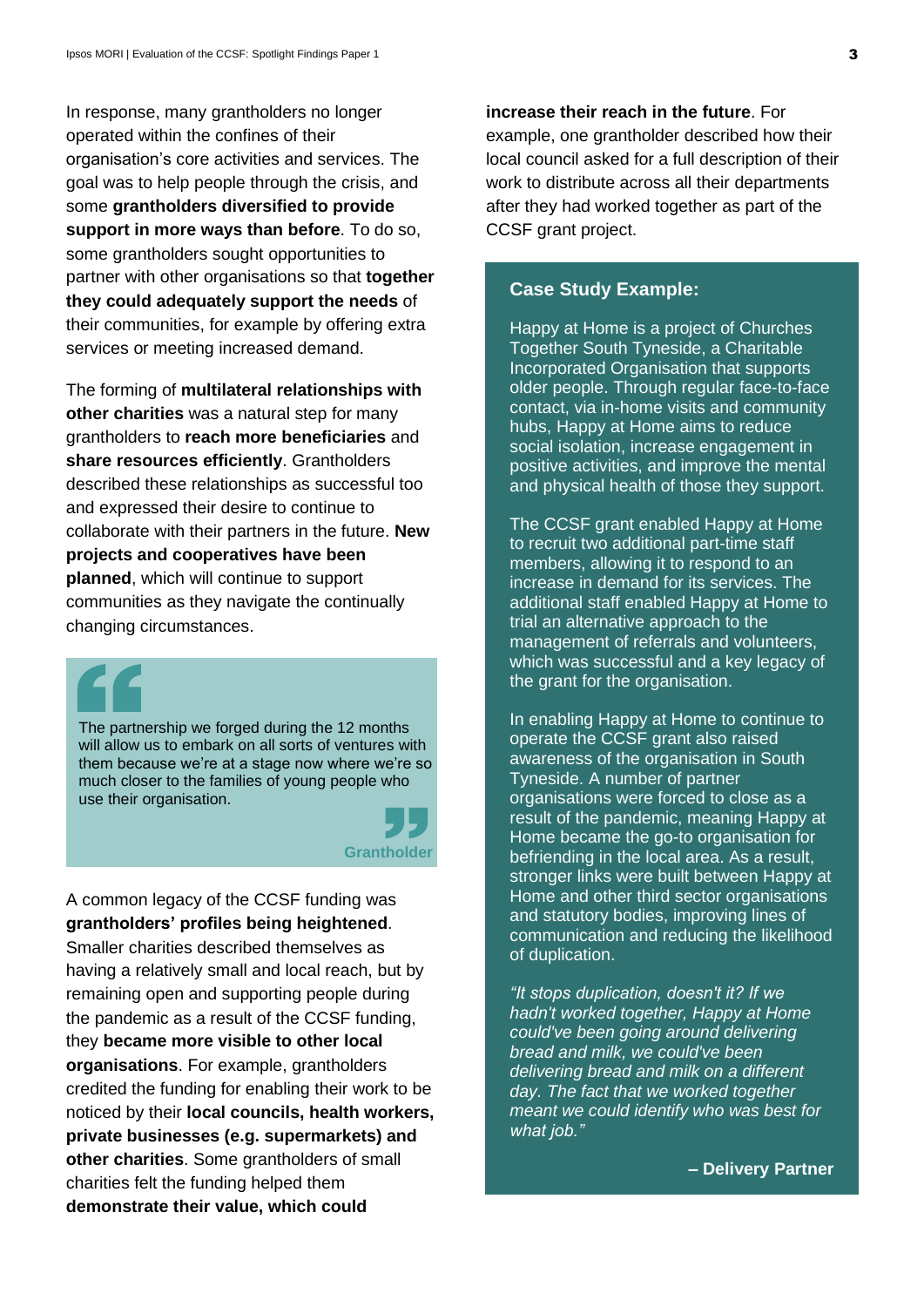Grantholders also established links with **private companies**, for example, one grantholder teamed up with a digital healthcare company for men, seeing that their work aligned significantly. A partnership was launched to make it easier for men to request medical help. In addition to supporting beneficiaries, it has a potential **mutual benefit for the grantholder** as this could generate some income in the future, which in turn means the grantholder can support more people.

Partnerships were often described as **positive and collaborative**, and grantholders felt **valued and appreciated**, and that their work was being recognised as achieving positive outcomes for people. Despite many partnerships being new, many grantholders saw them as **sustainable relationships** to provide better and more fulfilling help for their communities.

#### Improved staff and volunteer coordination

Many grantholders used the CCSF grants to recruit staff and / or volunteers to meet the increased needs of their communities. This recruitment sometimes created **resourcing challenges** for grantholders who did not have the capacity, nor the appropriate processes in place to onboard and effectively manage the new virtual uptake at a time when many safety protocols had to be in place. One way grantholders coped with this was by using the CCSF funding to **employ a coordinator** who was responsible for managing the recruitment or deployment of volunteers. This included **adapting established processes to efficiently vet, train, and manage volunteers**.

Reflecting on the success of these new roles, grantholders reported that **bringing in a staff or volunteer coordinator had been imperative** to the success of the organisation and their ability to continue to provide support to beneficiaries during the pandemic. Coordinators brought **expertise in management and aided the shift of resources to an online format**. Other staff members also often found that they had **more** 

**time** to concentrate on other administrative tasks and **helping beneficiaries directly**. In this way, coordinators were credited with increasing morale and **helping teams create a cohesive unit** that functioned more smoothly than before.

Some grantholders invested heavily into putting appropriate policies and processes in place, and they viewed the new coordinator role as a significant asset to their organisation. In some cases, grantholders intend to **permanently recruit** their coordinators or maintain the new structure and develop a similar job specification for longer-term.

#### More embedded within the community

A key takeaway from grantholders' response to the pandemic and helping beneficiaries cope was an **increased sense of community**. By using the CCSF funding to help them continue to deliver new or existing services, grantholders found that their work was being **recognised to a greater extent within and around the communities they served**. Grantholders noted that **beneficiaries were spreading the word** about their services and signposting other members of the community to them. Families who received help also **introduced other family members**, spanning multiple generations, to grantholders. As a result, some grantholders benefitted by becoming more **embedded within their community** and sometimes started to provide **more holistic assistance** to beneficiaries because they knew more about them.

We've become a family, a community, and I think if it wasn't for the grant we wouldn't have that tight knit holistic care for mental health, to wellbeing, how are they feeling, to them not going out, but getting what they need.



It was important to grantholders that their community knew they were open and providing